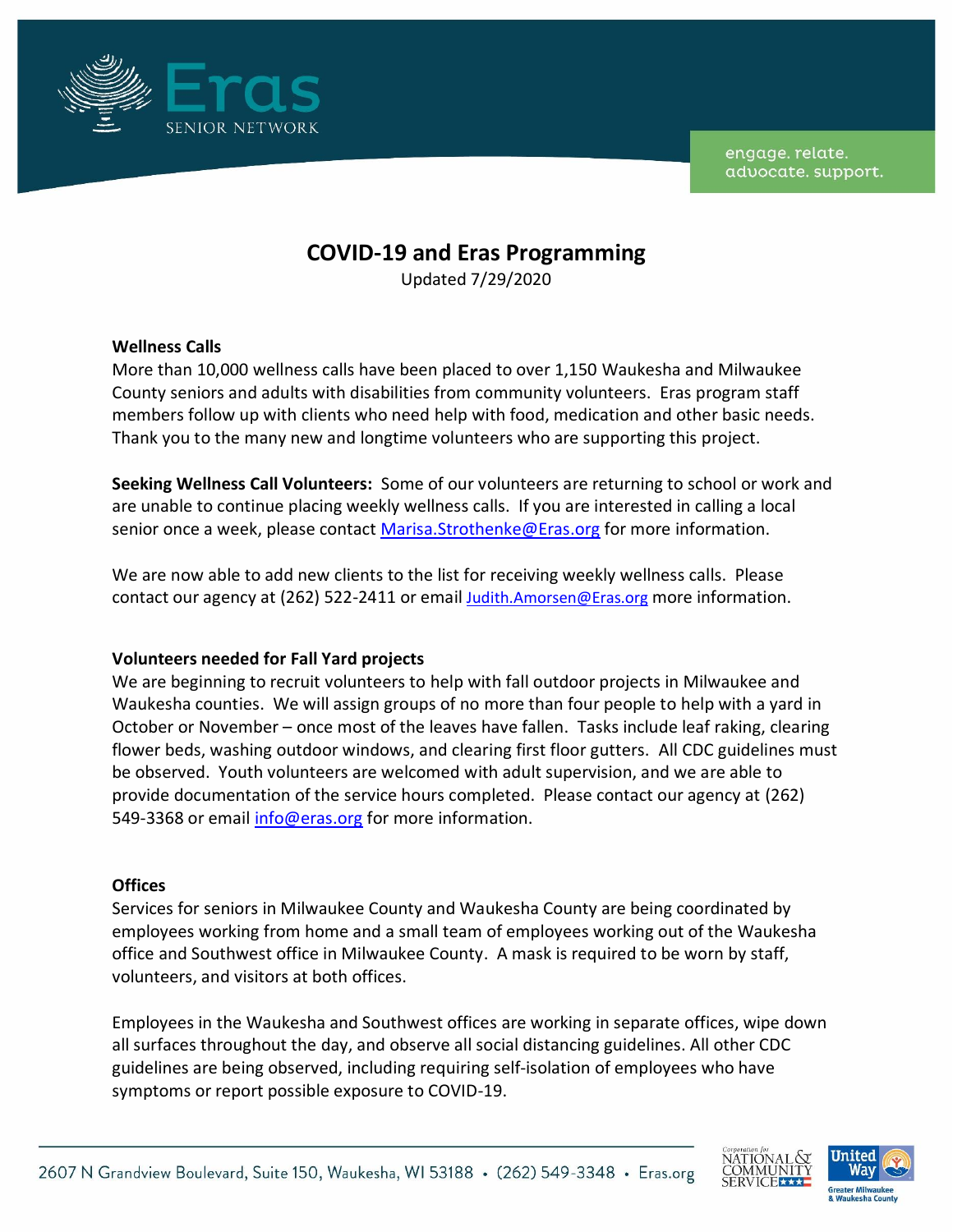

### **Current Services Offered Through Eras**

- **Medical Appointments:** Eras is providing transportation to essential medical appointments through volunteers. If a volunteer cannot be found for a medical appointment, Eras can coordinate and pay for a cab to transport the client.
- **Grocery Delivery:** Volunteers are available to grocery shop for clients and deliver food pantry stock boxes to those in need of food.
- **Wellness Check-in Calls to Seniors:** During the COVID-19 pandemic, volunteers are placing weekly wellness check-in calls to our clients to ensure they have enough groceries and medication, are aware of COVID-19 related scams, and to provide a break from social isolation.
- **Seasonal Yard Clean Up:** Volunteers were able to help clean the yards of local seniors and adults with disabilities during Spring and we are currently recruiting volunteers to help with Fall Yard Clean Up.

### **Services Not Offered at This Time**

To minimize contact that clients have with community members, we will not conduct in-home client assessments, grocery shopping *with* a client, friendly visiting, and minor home repairs.

### **What Can the Community Do?**

**Volunteer:** Volunteers are needed to deliver groceries to seniors, drive seniors to essential medical appointments, place weekly wellness calls, and help with seasonal yard work.

- **New Volunteers:** Those who have not volunteered with Eras before should visit our website and register their interest as a new volunteer. You may also call our main number at (262) 549-3348 and inquire about volunteering or [open this link.](https://cm2interfaith.neworg.com/default.asp?pagenum=2)
- **Current Volunteers:** If you are already an Eras volunteer and would like to help out with one of these services, please contact Marisa Strothenke, Volunteer Coordinator, at [Marisa.Strothenke@Eras.org.](mailto:Marisa.Strothenke@Eras.org)



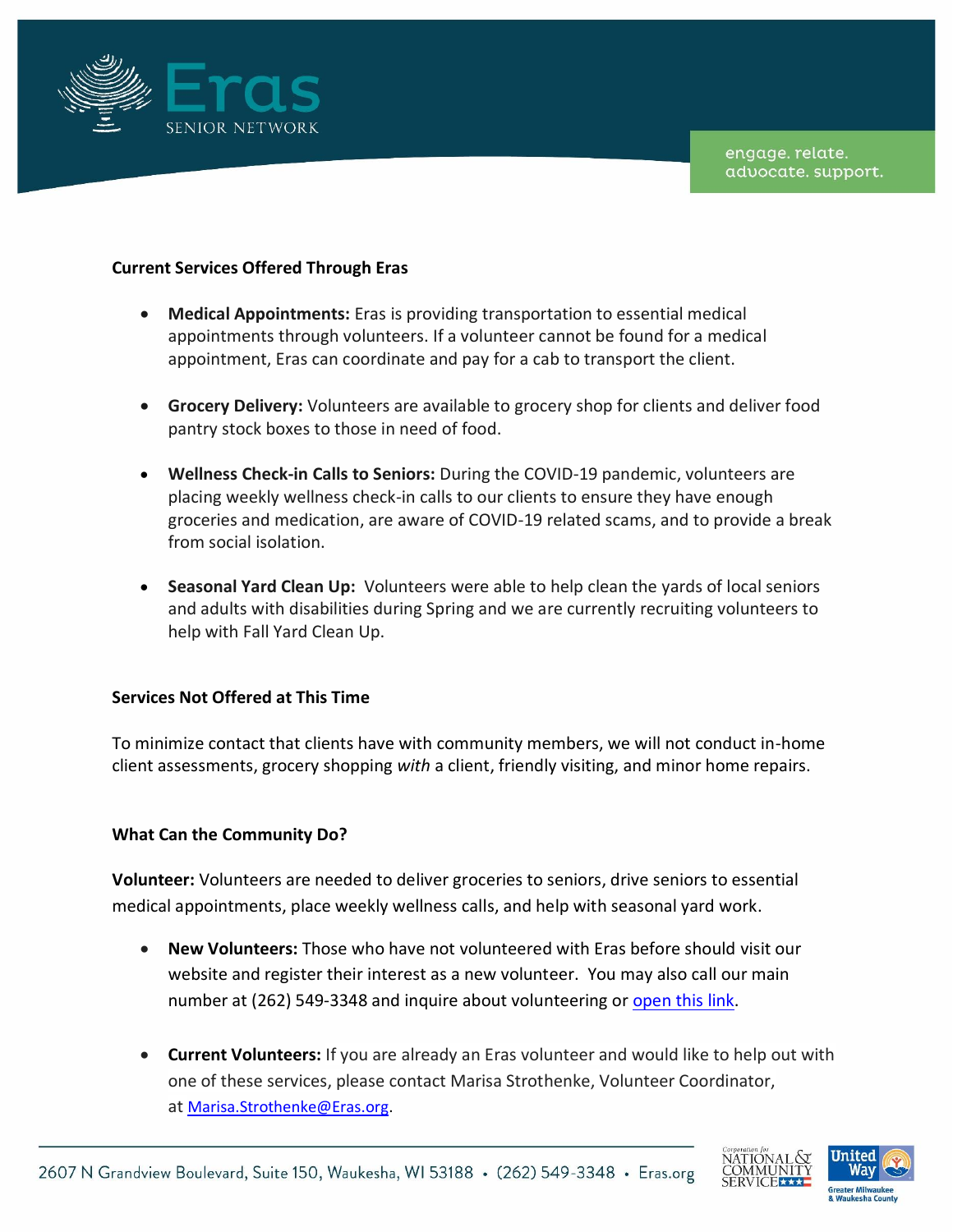

**Make a Donation:** We had to reschedule our two spring fundraisers. Without these events, in addition to a reduction in community contributions, funding for our programs is a concern and a need.

- **Cab ride donations**: We will arrange taxi rides for seniors if we do not have enough volunteers. Donations will help us to pay for those rides. Donations for cab rides can be made on our organization's COVID[-19 programming donation page.](https://eras.org/donate/covid-19-program-support/)
- **Agency donations:** Donations to support the overall programming of Eras Senior Network can be made [online as a one-time or monthly gift.](https://u4056475.ct.sendgrid.net/ls/click?upn=x1dHbvkPNodVwizkKr0sSgkfs86aFTcCzeOsqEU6d7pV-2Fzk9-2FZlo9GQLKXhVv-2BAXin3m_LkNaGjuMCrzJijP9uh5w5770tYDYGuI7UhoS3rtYCgzjG9LgaSJFF3k-2FJ9rRNdQtzfjn2uGEa-2BQZicS-2F9UNTICfQ-2BdhjiJfeR2ZB4rO-2BFRBly5HPQyOnPK-2FagjGWmp1NZRHlLdE-2B2BwTOzQIqNuyKULgATzdgv77nmjpoy9cKYDZMfqF9X8l73d4ZdU9f-2BaGIOKccw4Og5AfTbMhYt2XZcByEw9BQIEAHX09UtCfLgVUKGZfJpwOuYZ0kM0BgJTIoTaBZqAVbWa2xlabeFhFCtft3lXxtJFFNJZKvew4H1w-3D)

# **Frequently Asked Questions Regarding COVID-19 and Eras Programming**

# **Can clients still receive food through Eras?**

Yes. Volunteers will not grocery shop *with* a client but can shop *for* a client. Our organization is also utilizing online shopping as a tool to help clients receive food.

# **Are you still providing rides?**

Rides are offered for healthcare appointments with precautions taken by both the volunteer and client to reduce the spread of illness. When a volunteer cannot be matched for a ride, we will offer to coordinate and pay for a cab ride for the client.

### **Are your volunteers still serving?**

Volunteers may continue to serve if they are comfortable doing so, if they do not feel sick, and if they are following health regulations (i.e. wearing a mask while volunteering in Milwaukee County).

### **What steps are you taking to help keep volunteers safe while serving?**

Volunteers and clients have been mailed face coverings, a recommendation of the CDC. Volunteers and clients in Milwaukee County must wear a face covering during their service, per Milwaukee County Department on Aging's Face Mask Policy. Those wearing fabric masks are to clean the mask after their shift, prior to wearing it again.

Volunteers have also received hand sanitizer to use while volunteering, with extra bottles to distribute to the clients they transport. Clients have been asked to sit in the backseat when being transported to medical appointments and volunteers have been asked to sanitize their car frequently to help reduce the spread of illness.



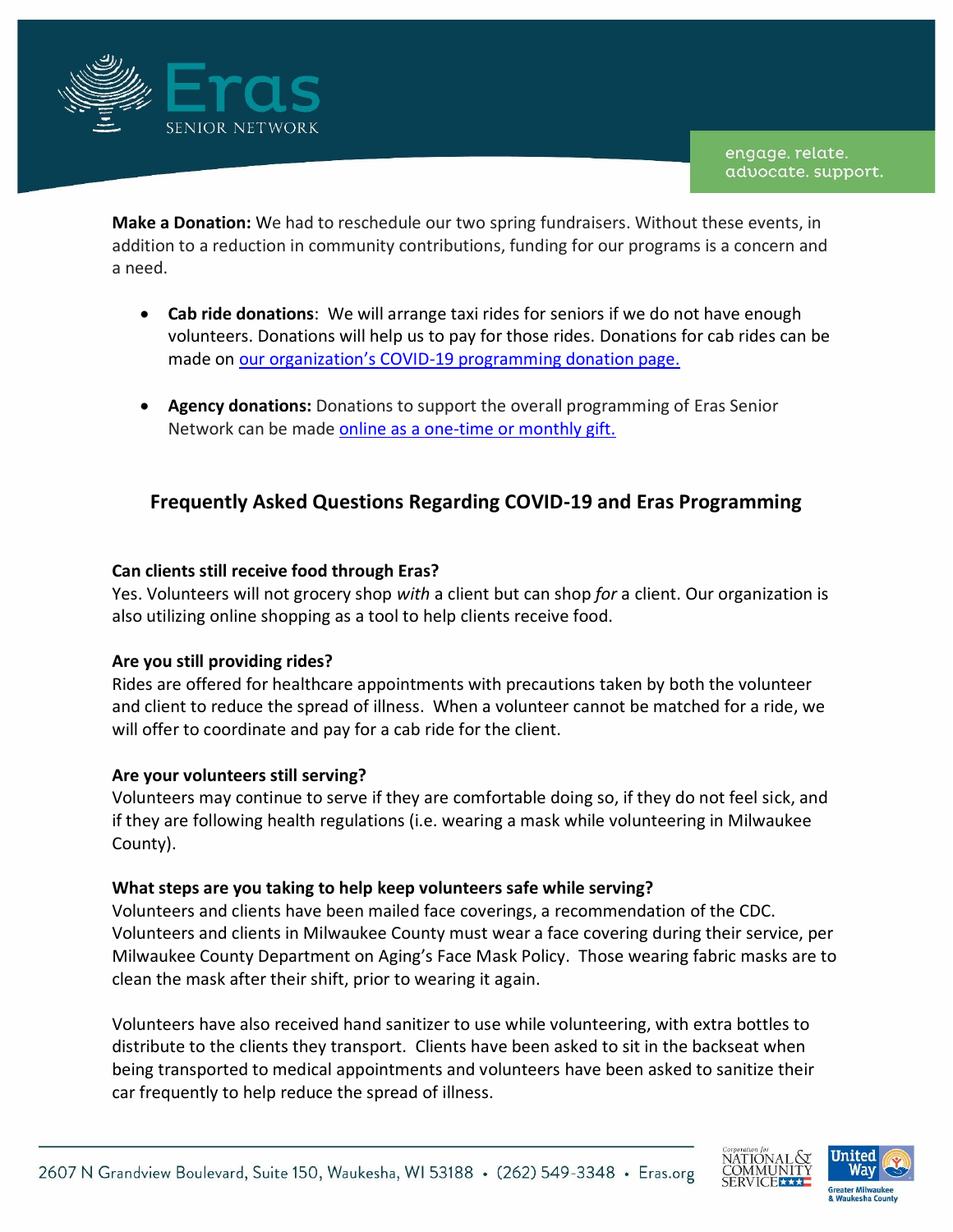

Prior to receiving a ride from an Eras volunteer, clients are being screened to ensure they are not exhibiting any COVID-19 symptoms; clients with symptoms will not be able to receive a ride from our organization.

# **How will you fill ride requests if volunteers choose not to serve?**

Eras is utilizing funding designated for cab rides to medical appointments in both Waukesha and Milwaukee counties. Eras' shared-ride van, driven by Eras staff, will be utilized to transport clients as well.

### **Are you taking new clients at this time?**

We will help register new clients with high priority needs over the phone to ensure they can receive support. Those in need of services should call (262) 549-3348 in Waukesha County and (414) 488-6500 in Milwaukee County.

# **What is the new date for the Tapestry Dinner?**

The Tapestry Dinner has been moved to Thursday, September 24<sup>th</sup>, 2020 and will now be a virtual event. [Online registration](https://eras.org/our-events/special-events/tapestry-dinner/) for the event and entertaining breakout sessions will begin in August.

### **How Can I Support the Virtual Tapestry Event?**

We are looking for donations of silent auction items for our online auction. To make a donation, please contact Becca Snow at (262) 522-2409 or [Becca.Snow@Eras.org.](mailto:Becca.Snow@Eras.org) Ideas of items we would like to include in our auction include:

- Gift cards for future travel
- Use of cabin or vacation home
- Virtual experiences (cooking, music, yoga, meditation lessons, workout class)
- Gift certificates to favorite local restaurants and shops
- Handmade items (quilts, pottery, and artwork)
- Basket of local favorites (cheese, beer, wine, spices)
- Popular new gadgets (Alexa speaker, iPad, air fryer, Kitchenaid Mixer, Instapot)
- Fitness equipment (resistance bands, dumbbells, kettle bells)
- Gifts for kids (board games, books, electronics, toys)
- Zoom call with a local celebrity
- Tickets or box seats to a future sporting event or show (i.e. 4 Marquette tickets)